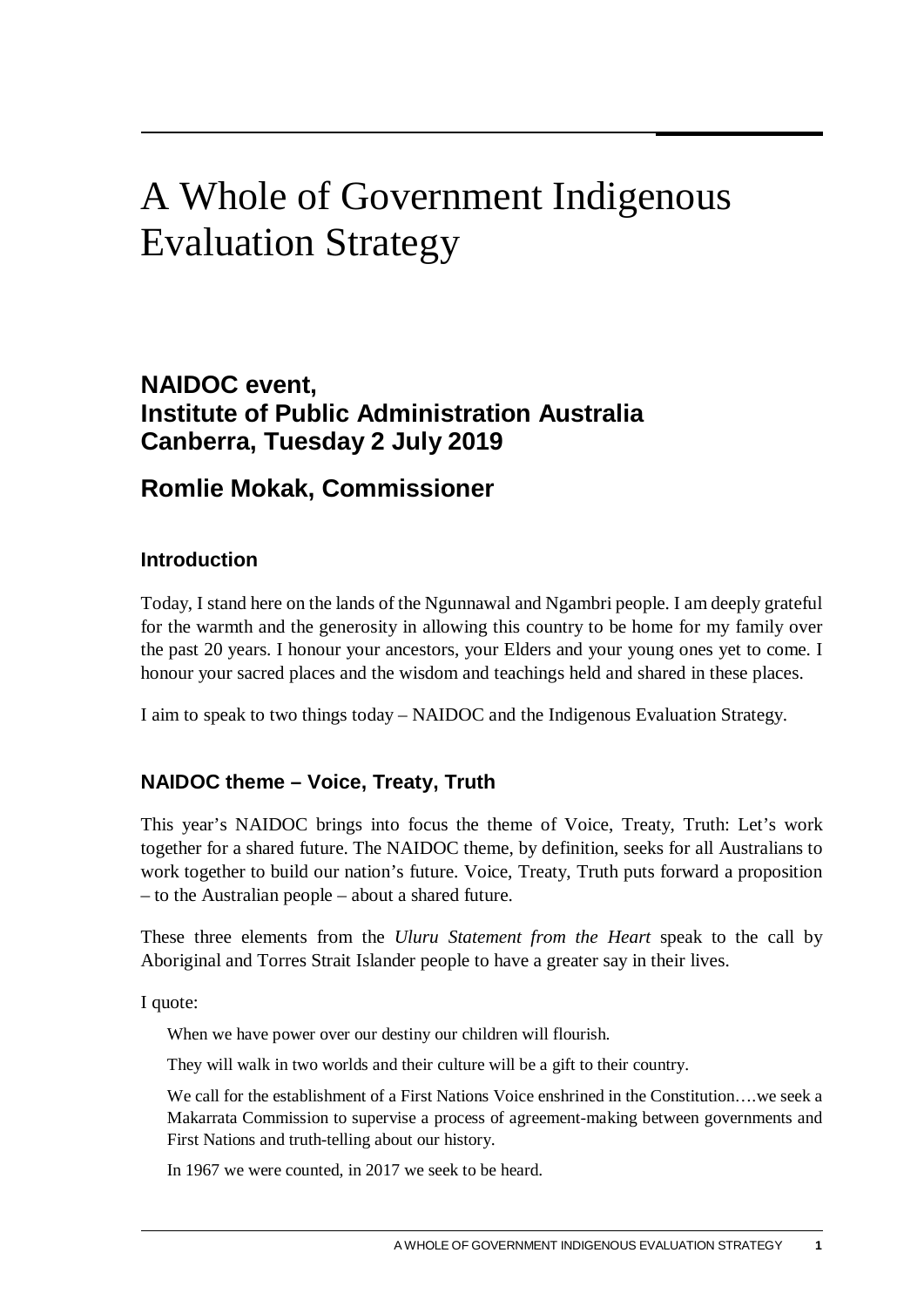NAIDOC week is a time to commemorate, as well as a time to celebrate. It is a time to remember and honour those who have come before. To honour those who have worked tirelessly and endlessly for our benefit. NAIDOC week is a time to place our - Indigenous knowledges, our cultures, our science, our strength, our achievements - at the centre.

NAIDOC invites you into this space – beyond raising flags, beyond exhibiting art, beyond consuming native foods. NAIDOC is not just about NAIDOC week. In fact the spirit of NAIDOC really is about what we do during those remaining weeks of the year.

#### **25 years in policy**

This week begins my 12th week at the Productivity Commission – it is still very much early days for me.

My road to the Commission has been travelled via community, state, Commonwealth and Indigenous organisations. From beginnings in the NSW public service 25 years ago as a junior policy officer in ageing and disability. To the Commonwealth Department of Health - working in Indigenous policy and program areas such as health inequality, substance use and financing.

For the past 14 years heading up national black organisations:

- nine as CEO of the Australian Indigenous Doctors Association
- the last five as head of the Lowitia Institute (Australia's National Institute for Aboriginal and Torres Strait Islander Health Research).

The learning over these years - that those who are most invested and most impacted must not be assigned to policy render. They must also be designers, architects, builders and evaluators for impact and change.

#### **Indigenous Evaluation Strategy**

The Productivity Commission has been asked to develop a whole-of-government evaluation strategy to be used by all Australian Government agencies, for policies and programs affecting Aboriginal and Torres Strait Islander people.

The project will have three main components. The Commission has been asked to:

- establish a principles-based framework for the evaluation of policies and programs
- identify priorities for evaluation
- set out its approach for reviewing agencies' conduct of evaluations against the strategy.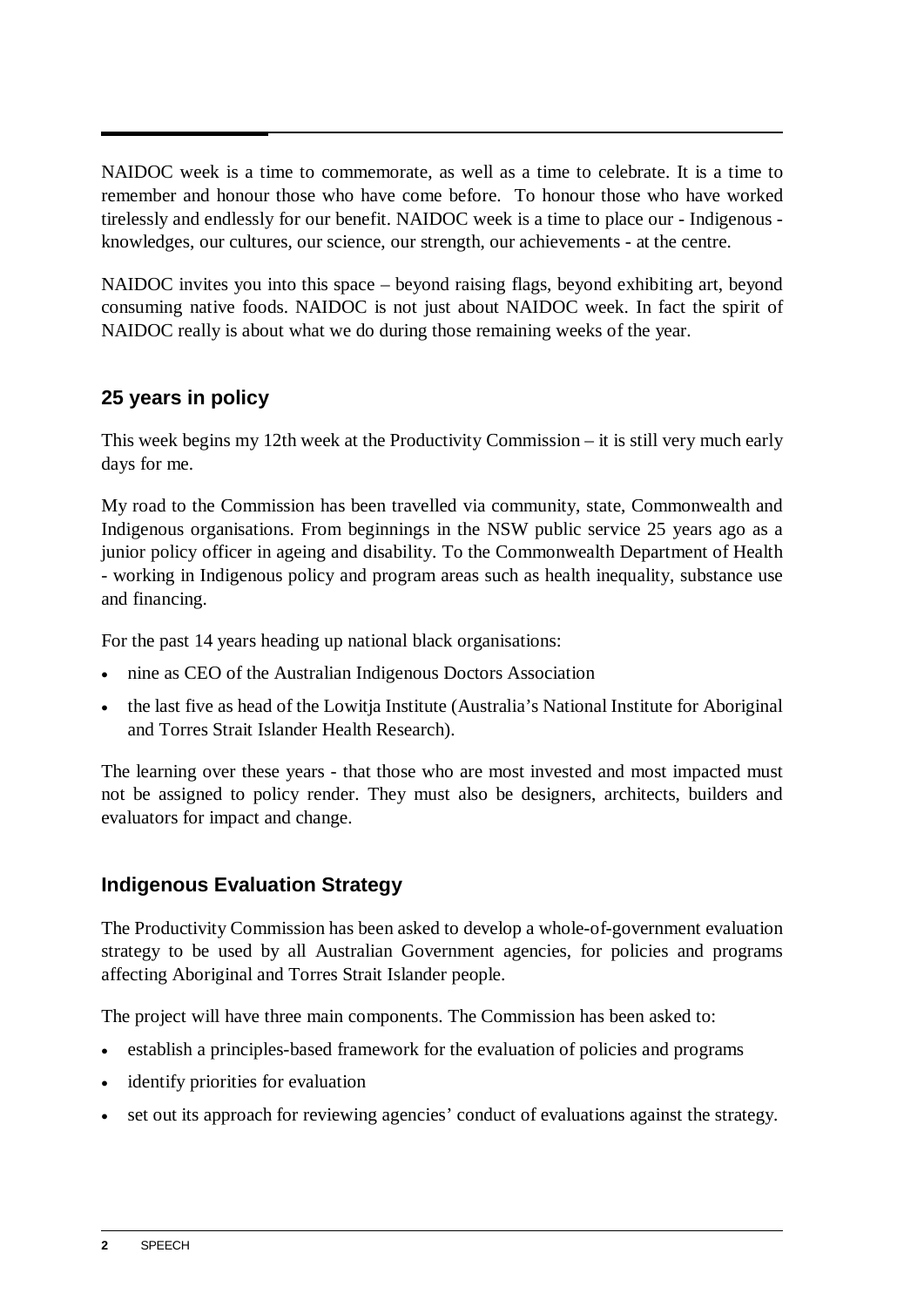The Commission has a broad remit to recommend changes to improve the use and conduct of evaluation in Australian Government agencies. This goes beyond guiding stakeholders during the commissioning and conduct of evaluations.

The evaluation strategy should also make recommendations on how evaluation and evidence-based decision making can be embedded into policy development and program delivery. The problems with existing evaluation practice that have motivated this project are not just that evaluations have been rarely or poorly conducted, but stem from the lack of influence of evaluation practice and results on policymaking.

It is clear that the value of evaluation will be limited in the absence of strong and sustainable mechanisms to feed evaluation findings, and Aboriginal and Torres Strait Islander knowledges, perspectives and priorities, into the policymaking process.

The evaluation strategy must cover both mainstream and Indigenous-specific policies and programs if it is to properly examine those that have most impact on, or potential benefit for, Aboriginal and Torres Strait Islander people.

We will make recommendations on how evaluation efforts should be prioritised, both within agencies and across the Australian Government.

Aboriginal and Torres Strait Islander peoples perspectives on what policies and outcomes matter most will be vital when identifying priorities for evaluation.

## **Early insights**

Our project is in its early stages:

- we will deliver a draft report in February next year
- and a final report to government in around 12 months from now.

However early discussions around the country have provided insights into the challenges we may face when developing the strategy, and the areas where the strategy can add the most value. The dearth of evaluation of policies and programs affecting Aboriginal and Torres Strait Islander people has been well-documented. It is clear that evaluation practice in Australian Government agencies varies considerably.

Existing evaluation efforts are often narrowly focused rather than systematic, and many agencies do not publish evaluation reports in a timely manner (if at all). Aboriginal and Torres Strait Islander people and voices have been largely absent from evaluation design and conduct. Even where there has been leadership and considerable resources devoted, experience shows that changing the evaluation culture in government agencies is hard.

The then Department of the Prime Minister and Cabinet (now National Indigenous Australian agency) and the Department of Health are two agencies that have made inroads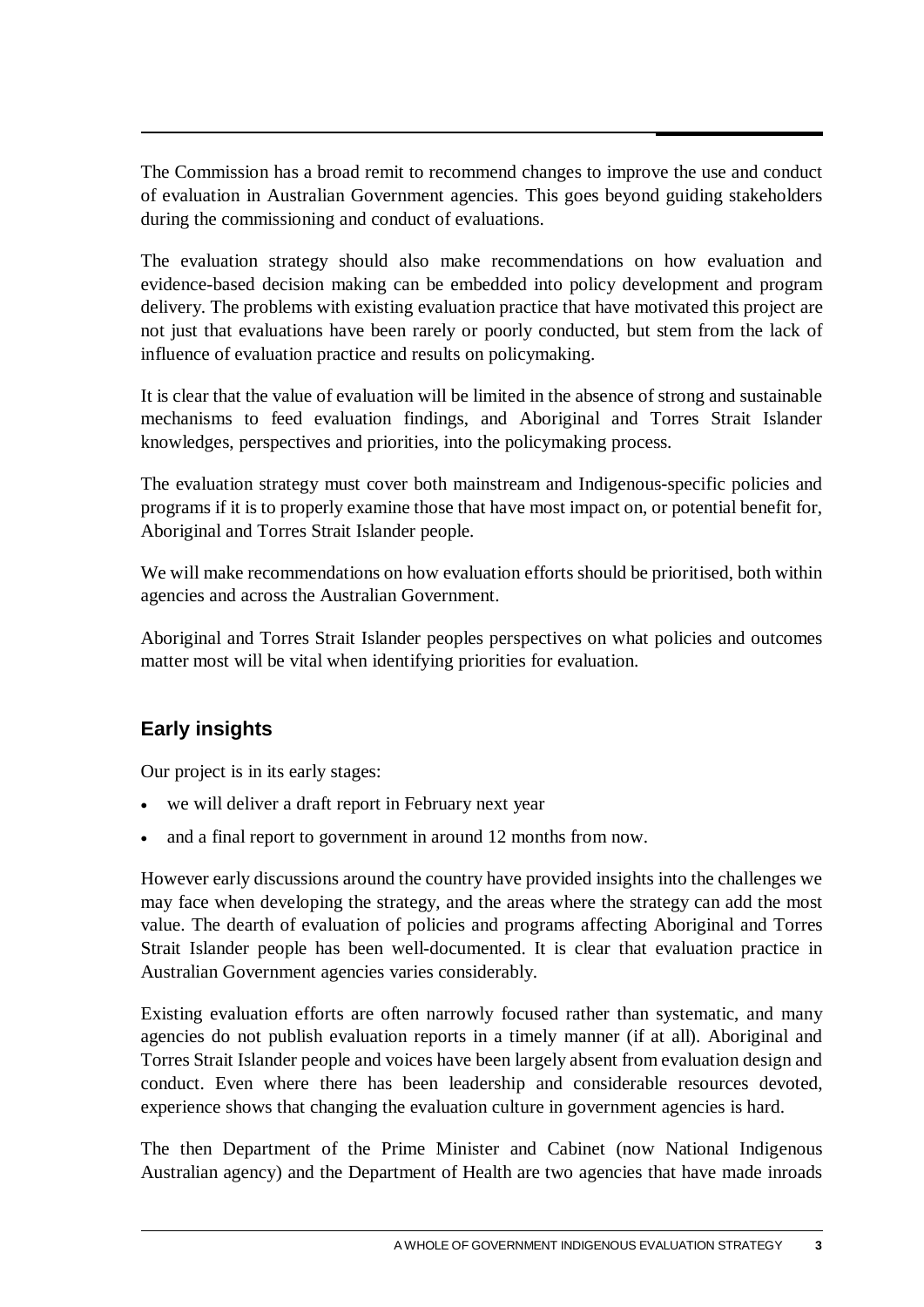into better incorporating Aboriginal and Torres Strait Islander perspectives and priorities into their evaluation efforts.

Implementation matters, and considering likely implementation road blocks – such as capability and culture in agencies and service delivery organisations, data availability, and knowledge translation – will be a key considerations for the strategy.

We are also encountering many positive examples from outside government of how evaluation can be used to improve decision making and program implementation. We have much to learn from Aboriginal and Torres Strait Islander organisations – such as the Institute for Urban Indigenous Health (IUIH) in South East Queensland.

IUIH has been active in commissioning and conducting research and evaluation to build the evidence base on what works, and demonstrate its impact to the community and government.

Last week, we published an issues paper, which outlines some of the key questions we'd like your help to answer.

These include:

- How can Aboriginal and Torres Strait Islander knowledges, priorities and values be better integrated into policy and program evaluation?
- What principles should guide Australian Government agencies' evaluation efforts?
- What should be the priority policy areas for future Australian Government evaluation efforts?
- How can evaluation results be better used in policy and program design and implementation?
- What ongoing role should the Productivity Commission have in monitoring agencies' implementation of the strategy, and in evaluating policies and programs affecting Aboriginal and Torres Strait Islander people more generally?

#### **Further engagement**

We are seeking submissions from interested parties between now and 23 August.

You can send us a written submission, make an oral submission or leave a brief comment on our website: www.pc.gov.au/indigenous-evaluation

In the second half of the year we will be engaging widely across Australia to inform the development of the strategy. We will travel to urban, regional and remote areas, to hear from individuals, groups and organisations.

We hope to hold a series of roundtable discussions on topics related to the evaluation strategy. This will be to draw on the experience and expertise of people and organisations